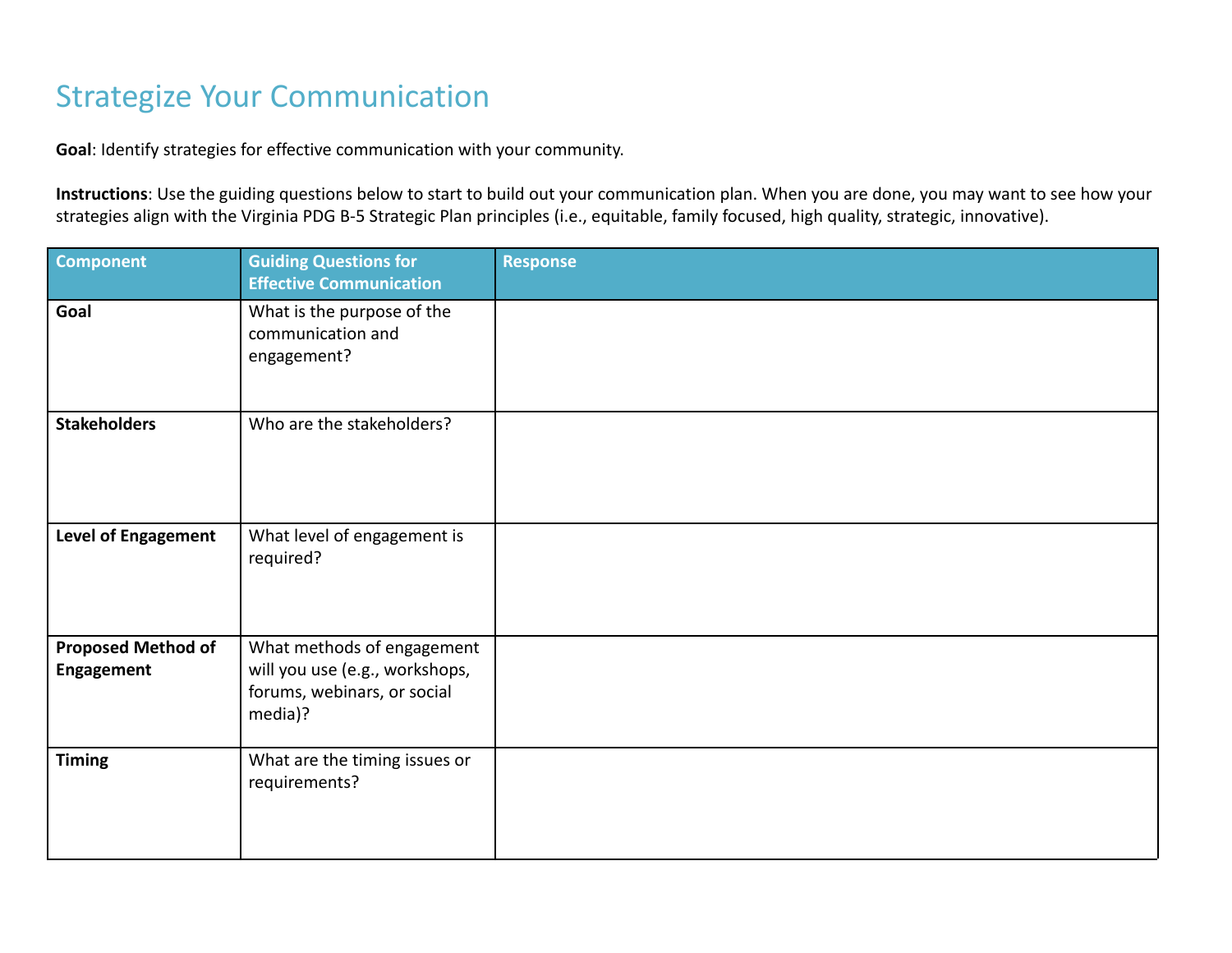| <b>Resources</b>                      | What resources will you need<br>to conduct the engagement<br>process? |  |
|---------------------------------------|-----------------------------------------------------------------------|--|
| Responsibility                        | Who is responsible for<br>designing and carrying out the<br>plan?     |  |
| <b>Key Messages to</b><br>Communicate | What are the key messages?                                            |  |
| <b>Managing Risk</b>                  | What are the associated risks<br>with the engagement?                 |  |